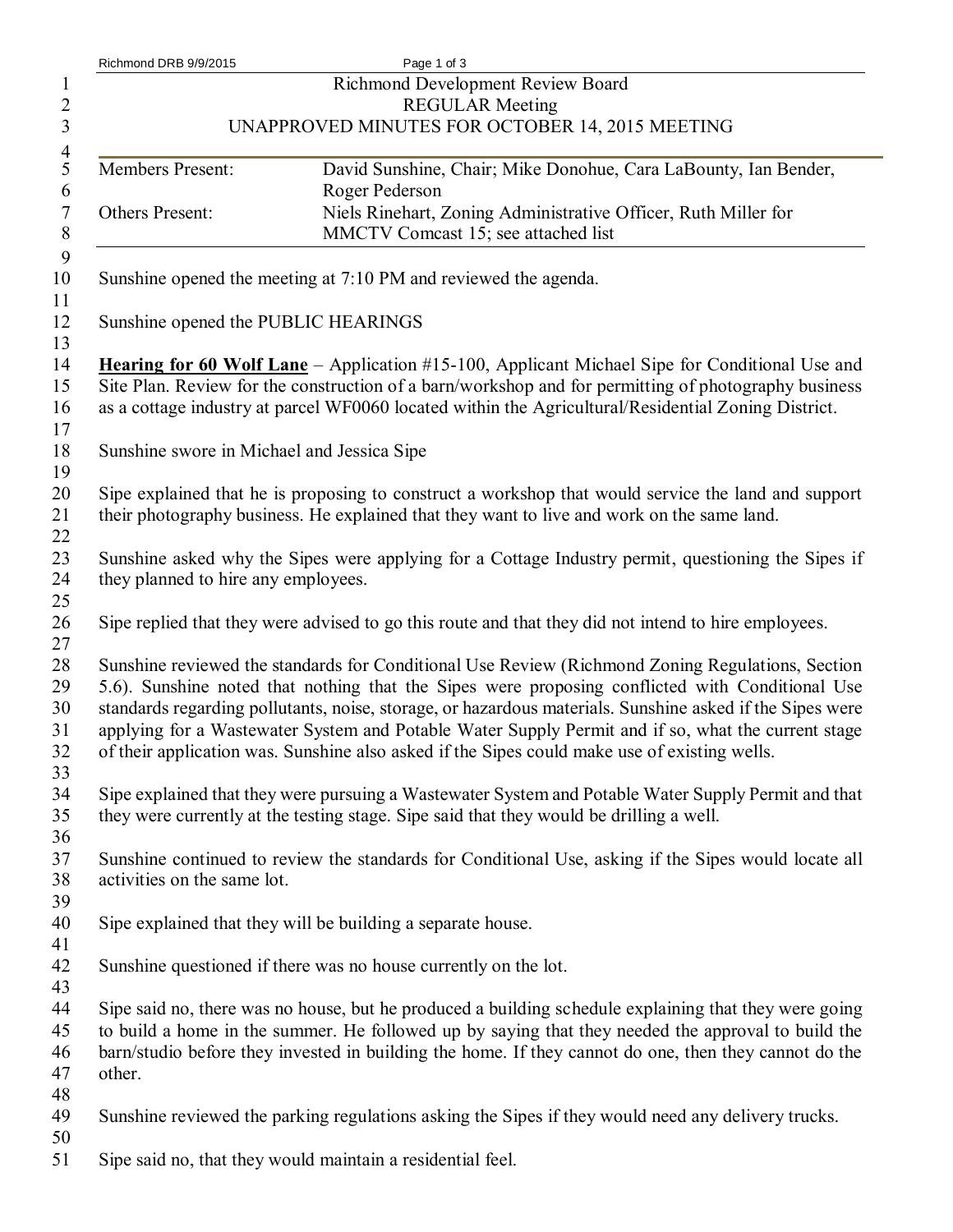| $\mathbf{1}$<br>$\overline{2}$<br>$\overline{\mathbf{3}}$ | Pedersen asked for the lot number and if the lot covered 15 acres.                                                                                                                                                                                                                                                                                                                                                                                                            |
|-----------------------------------------------------------|-------------------------------------------------------------------------------------------------------------------------------------------------------------------------------------------------------------------------------------------------------------------------------------------------------------------------------------------------------------------------------------------------------------------------------------------------------------------------------|
| $\overline{4}$<br>5                                       | Sipe said the lot was Lot 8 and he indicated the proposed location of the house on a map.                                                                                                                                                                                                                                                                                                                                                                                     |
| $\sqrt{6}$<br>$\boldsymbol{7}$<br>$\,8\,$                 | LaBounty asked for an explanation of the engineer's plan, asking if the building envelope was labeled<br>and where the septic was for the house.                                                                                                                                                                                                                                                                                                                              |
| 9<br>10                                                   | Sipe explained that the septic was a community septic                                                                                                                                                                                                                                                                                                                                                                                                                         |
| 11<br>12<br>13<br>14<br>15                                | LaBounty said that the DRB needed to see the previous DRB decision on the lot to understand what<br>was ruled on the septic. The proposed barn/studio is not part of the community septic, so the DRB needs<br>to see how the new building would relate to what was agreed on for the community septic. LaBounty<br>asked if there was an easement for a replacement field for the leach field.                                                                               |
| 16<br>17<br>18<br>19                                      | Pedersen echoed LaBounty, asking if the Sipes were proposing a septic system that was outside of the<br>existing septic and the existing plat. He followed up by saying that the Sipes do not want to violate the<br>terms of the subdivision plat.                                                                                                                                                                                                                           |
| 20<br>21<br>22<br>23<br>24<br>25                          | LaBounty indicated the restrictions on the enveloped, explaining that she needed to see the language in<br>the entire document. She said it appears from the labeling of the envelope that people in the area thought<br>construction within the envelope would only be for an agricultural structure, therefore she needs to see<br>more documentation. In addition, LaBounty explained that since the Sipes do not have a dwelling, they<br>cannot have a cottage industry. |
| 26<br>27                                                  | Sipe asked what documents the DRB would need for them to provide.                                                                                                                                                                                                                                                                                                                                                                                                             |
| 28<br>29                                                  | LaBounty explained that the DRB would need to see the covenant.                                                                                                                                                                                                                                                                                                                                                                                                               |
| 30<br>31                                                  | Sipe discussed the possibility of allowable alternatives.                                                                                                                                                                                                                                                                                                                                                                                                                     |
| 32<br>33<br>34                                            | LaBounty said that the Sipes would have restrictions within their deed and given those restrictions, the<br>DRB would not have any leeway. Therefore, the DRB needs to see the other documents.                                                                                                                                                                                                                                                                               |
| 35<br>36<br>37<br>38<br>39                                | Alena Jensen is a resident on Wolf Lane. She said she wanted to know more about what the project<br>would involve. She said that she bought the land with the understanding that development on the land<br>would not go beyond what was permitted. She asked if she would be alerted about future meetings. In<br>addition she said she wanted more details and asked if the studio would be accessed through Wolf Lane.                                                     |
| 40<br>41                                                  | Sipe replied that yes, access would be through Wolf Lane.                                                                                                                                                                                                                                                                                                                                                                                                                     |
| 42<br>43                                                  | Jensen asked how many visits they would expect on a daily basis.                                                                                                                                                                                                                                                                                                                                                                                                              |
| 44<br>45<br>46                                            | Sipe said maybe about two visits per day, explaining that they were by appointment only and had no<br>retail. He said that weeks could go by with no traffic.                                                                                                                                                                                                                                                                                                                 |
| 47<br>48<br>49<br>50                                      | LaBounty discussed the apparent discrepancy with the sketch map of the proposed structure, explaining<br>that the entrance appears to be the first cut-off from Wild Apple Lane. She also asked if the septic<br>easement ran underneath the driveway.                                                                                                                                                                                                                        |